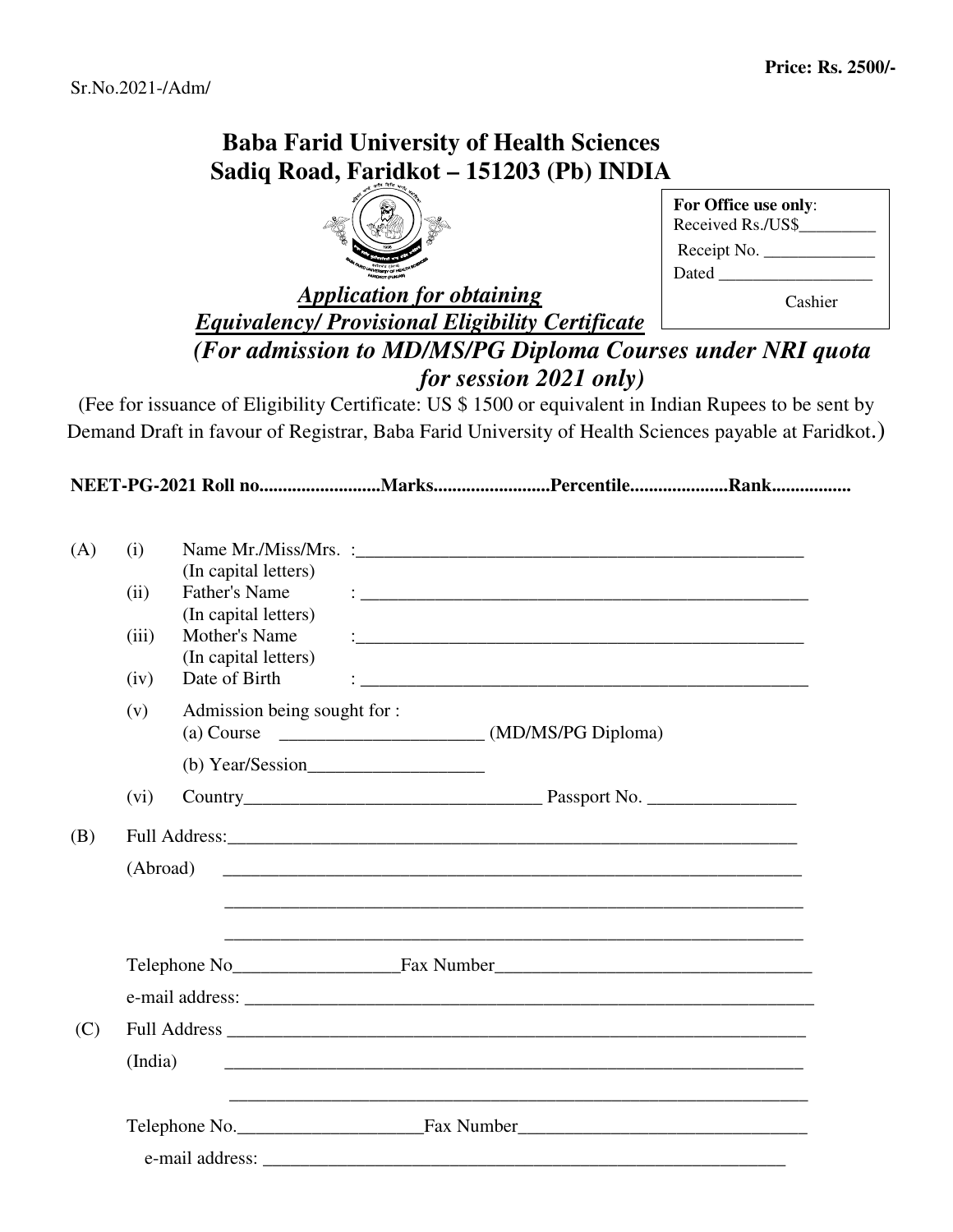(D) 1. Examination passed\_\_\_\_\_\_\_\_\_\_\_\_\_\_\_\_\_\_\_\_\_\_\_ (MBBS or equivalent) in the

year\_\_\_\_\_\_\_\_\_\_\_\_\_\_\_under Roll No.\_\_\_\_\_\_\_\_\_\_\_\_\_\_\_\_\_\_\_\_\_\_\_\_\_\_\_\_\_\_\_\_\_\_trom the University/Institution

\_as detailed below:-

| Prof.                                                         | Marks/Grade<br>Obtained | Maximum<br><b>Marks</b> | No. of Attempts |
|---------------------------------------------------------------|-------------------------|-------------------------|-----------------|
| 1 st<br>2 <sup>nd</sup><br>3 <sup>rd</sup><br>4 <sup>th</sup> |                         |                         |                 |
| Total                                                         |                         |                         |                 |

Eligibility : NEET PG-2021 qualified

| 1.  | Whether NEET PG-2021 qualified ?                                                                             | Yes/No |
|-----|--------------------------------------------------------------------------------------------------------------|--------|
| 2.  | Whether Examination passed as regular student of the University/College                                      | Yes/No |
| 3.  | Name of the University/College                                                                               |        |
| 4.  | Whether the institution is recognized by MCI?                                                                | Yes/No |
|     | (Please attach certificate if yes)                                                                           |        |
| 5.  | Whether University is recognized by MCI?                                                                     | Yes/No |
|     | (Please attach proof)                                                                                        |        |
| (E) | Particulars of fee remitted                                                                                  |        |
|     | Amount US \$ 1500 or equivalent in Indian Rupees, and an amount of Rs.2500/- as Cost of<br>$\left( 1\right)$ |        |

Application form.

| <b>Bank Draft No</b> | Jatec | Jrawn on |
|----------------------|-------|----------|
|----------------------|-------|----------|

Bank; payable at Faridkot.

## (F) NRI Category under which applying

(Please indicate the appropriate code)

- i) Please fill in appropriate applicable category code in the box.
- ii) Candidates can apply under following categories.

The order of Preference is as under:-

- Category I : NRIs who originally belonged to the State of Punjab.
- Category II : NRIs who originally belonged to any state of India other than Punjab.

Dated\_\_\_\_\_\_\_\_\_\_\_\_\_\_\_\_ Signature of the Applicant